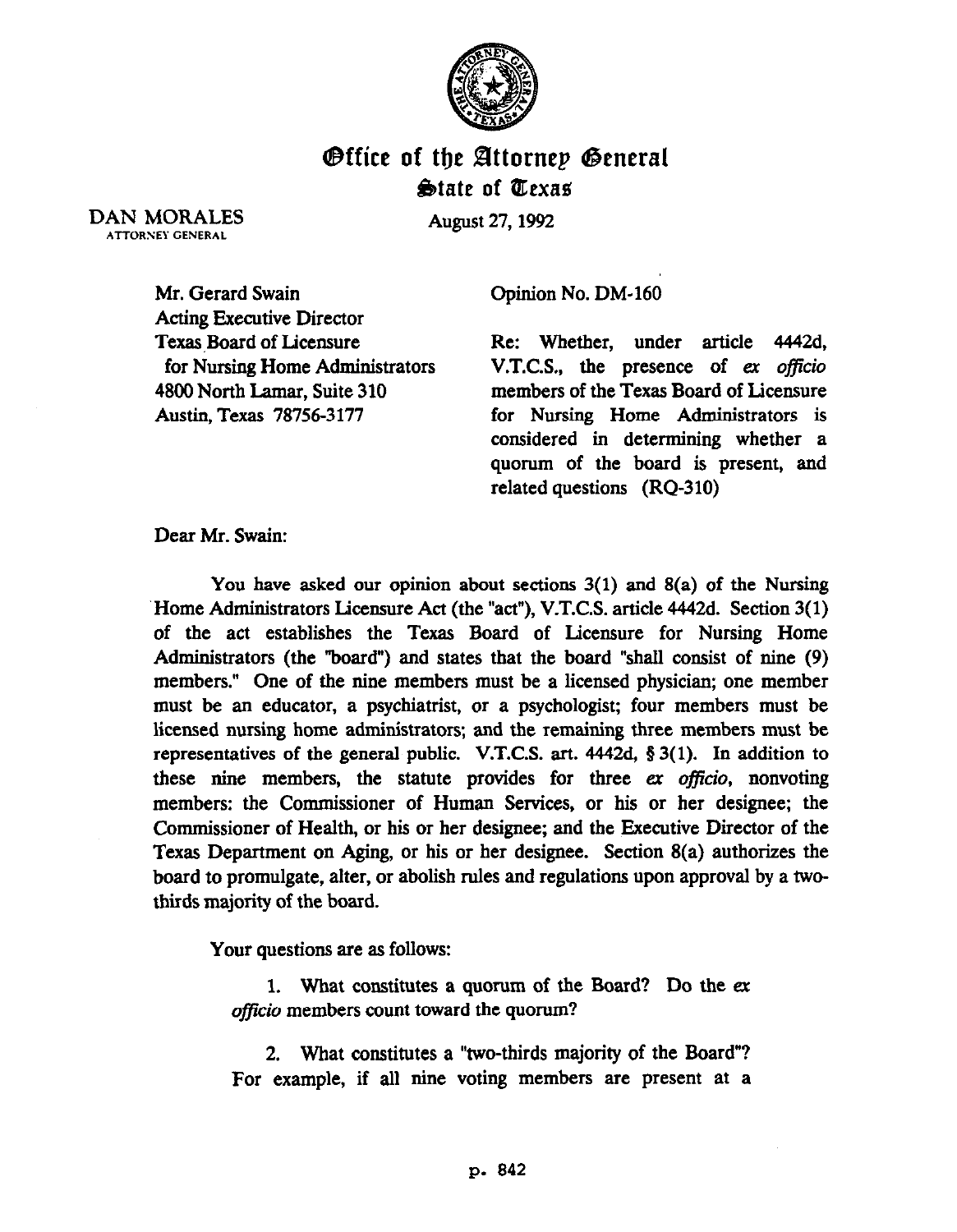meeting, would the required number of votes to adopt a rule be six (6) or seven (7)? If one (1) voting member were absent from a meeting, would the "two-thirds majority of the Board" be based upon the number in attendance (eight [8]) or the number of appointed, approved, and sitting members (nine [9])?

Before answering your first question, we would like to clarify the status of an ex officio board member. An ex officio board member is a person who has become a member of a board by virtue of an elected or appointed office that person holds; no further appointment is necessary. 32A C.J.S. Ex officio at 851 (1964). Ex officio thus refers only to the means by which a person becomes a member of a board. By itself, ex officio membership status does not make an ex officio member inferior to an appointed member.<sup>1</sup> Under this particular act, however, ex officio members of the board cannot vote.

With reference to this act, we believe that the legislature did not intend that the ex officio members be counted for purposes of determining whether a quorum is present. 'Ibe first sentence of section 4(3) of the act provides that "at any meeting a majority of the board shall constitute a quorum." Neither the act nor the Gpen Meetings Act, to which the board is subject (V.T.C.S. art.  $4442d$ , § 3(11)), state whether ex *officio* members are included in determining the presence of a quorum.<sup>2</sup> See V.T.C.S. art. 6252-17, §§ 1(a), (b), (d); 2. We turn, therefore, to the common law, to which governmental bodies also are subject. Attorney General Opinion DM-95 (1992) at 1-2.

Under the common law, the purpose underlying the concept of a "quorum" is that "when the required number of persons go into a session as a body, the votes of the majority thereof are sufficient for binding action." 74 C.J.S. Quorum at 171 (1951). Thus, "quorum" signifies that number of the members of a body that is legally qualified to transact business by voting. Ramirez v. Zapata County Indep. Sch. Dist., 273 S.W.2d 903, 905 (Tex. Civ. App.--San Antonio 1954); *Bedford County* 

<sup>&</sup>lt;sup>1</sup>Interestingly, when the legislature adopted the act in 1969, the act did not preclude the  $ex$ officio members from voting. See Acts 1969, 61st Leg., ch. 411, § 3, at 1357. The legislature changed the ex officio members' status to nonvoting in 1979. See Acts 1979, 66th Leg., ch. 591, at 1226. We found no legislative history indicating the intent behind this change.

<sup>&</sup>lt;sup>2</sup>We note that the act provides that the board also is subject to the Administrative Procedure and Texas Registry Act (APTRA), V.T.C.S. art. 6252-13a. V.T.C.S. art. 4442d, § 3(11). Nothing in APTRA answers your questions.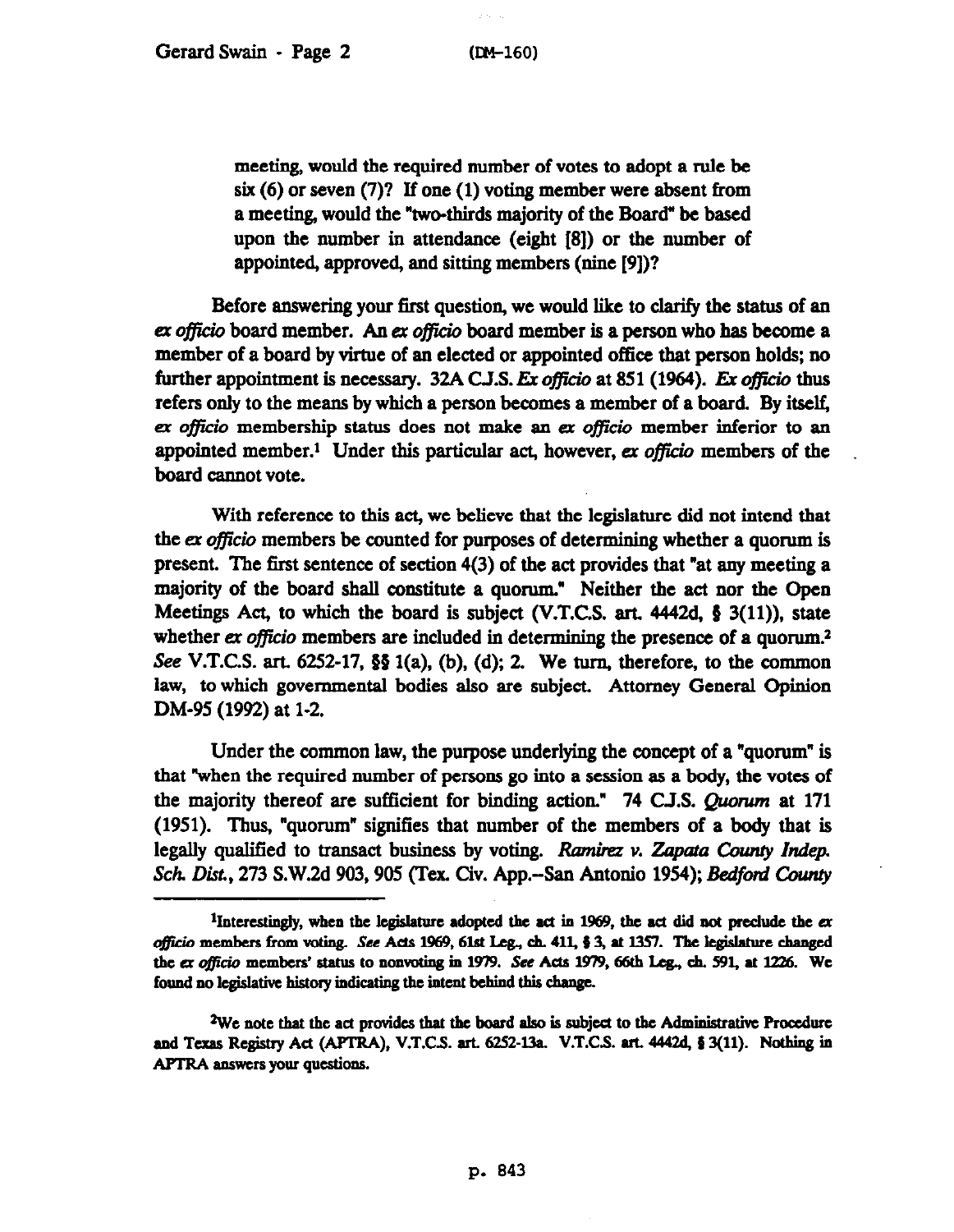*Hosp. L&-t. v. Gnmy of Bedford, 304* S.W2d 697, 704 (Penn. Ct. App. 1957) ("quorum" ordinarily means majority of all members entitled to vote); 74 C.J.S., supra. Ex officio members who are unqualified to vote are unqualified to transact business on behalf of the govermnental body. In our opinion, therefore, the er officio, nonvoting members on the board should not be counted in determining whether a quorum is present. See Gov't Code  $\S 312.004$ ; see also League Gen. Ins. *Co. v. Michigan Catastrophic Claims Ass'n,* 458 N.W.2d 632, 636 (Mich. 1990) (not counting ex *officio*, nonvoting member in determining presence of quorum); In re She&on CWlege, 263 A.2d 810,811 (NJ. Super. ct. App. Div. 1970) (same). *But see*  Petition of Kinscherff, 556 P.2d 355, 357 (N.M. Ct. App. 1976), cert. denied sub nom., Sandoval County Valuation Protests Bd. v. Kinscherff, 558 P.2d 620 (N.M. 1976).<sup>3</sup>

Accordingly, we believe that this portion of section 4(3) should be interpreted as requiring a majority of the appointed, voting members of the board - and not the persons holding ex officio, nonvoting positions  $-$  in determining whether a quorum is present. This construction is consistent with the only practical construction of the remainder of section 4(3), which specifies that "b]oard members shall receive a per diem of S25.00 while engaged in board business together with actual and necessary expenses." Because his or her participation in board business is considered a function of the particular office the ex officio member holds, an ex officio member does not receive a per diem. Thus, "board members" as used in the remaining sentence of section 4(3) of the act does not include persons holding ex officio positions.<sup>4</sup>

<sup>&</sup>lt;sup>3</sup>Indeed, construing the statute to require that *ex officio*, nonvoting members be included in the number necessary for a quorum would be nonsensical. For instance, if the ex officio, nonvoting members were to be included in the quorum calculation, the number of members necessary for a quorum would be seven. If all three *ex officio* members attended a meeting, along with four appointed, voting members, a quorum would be present, and the board could proceed to conduct business. Despite the presence of a quorum, however, the board could not finally promulgate, alter, or abolish any rules or regulations because the board could not generate a two-thirds majority vote on any issue. See infra p. 4 (explaining number of members necessary to constitute two-thirds majority).

<sup>&</sup>lt;sup>4</sup>Likewise, section 4(4) of the act requires each "member of the board" to be present for at least one-half of the board's regularly scheduled meetings held each year. Failure to attend the requisite number of meetings results in the board member's automatic removal from the board. **V.T.C.S. art. 4442d § 4(4).** As we discussed supra, an ex officio board member is a member solely by virtue of an elected or appointed office that person holds. In other words, ex officio membership on the board attaches to the person's office. The officeholder cannot be removed from his or her ex officio position as a result of the officeholder's failure to attend a certain number of meetings. Thus, "[e]ach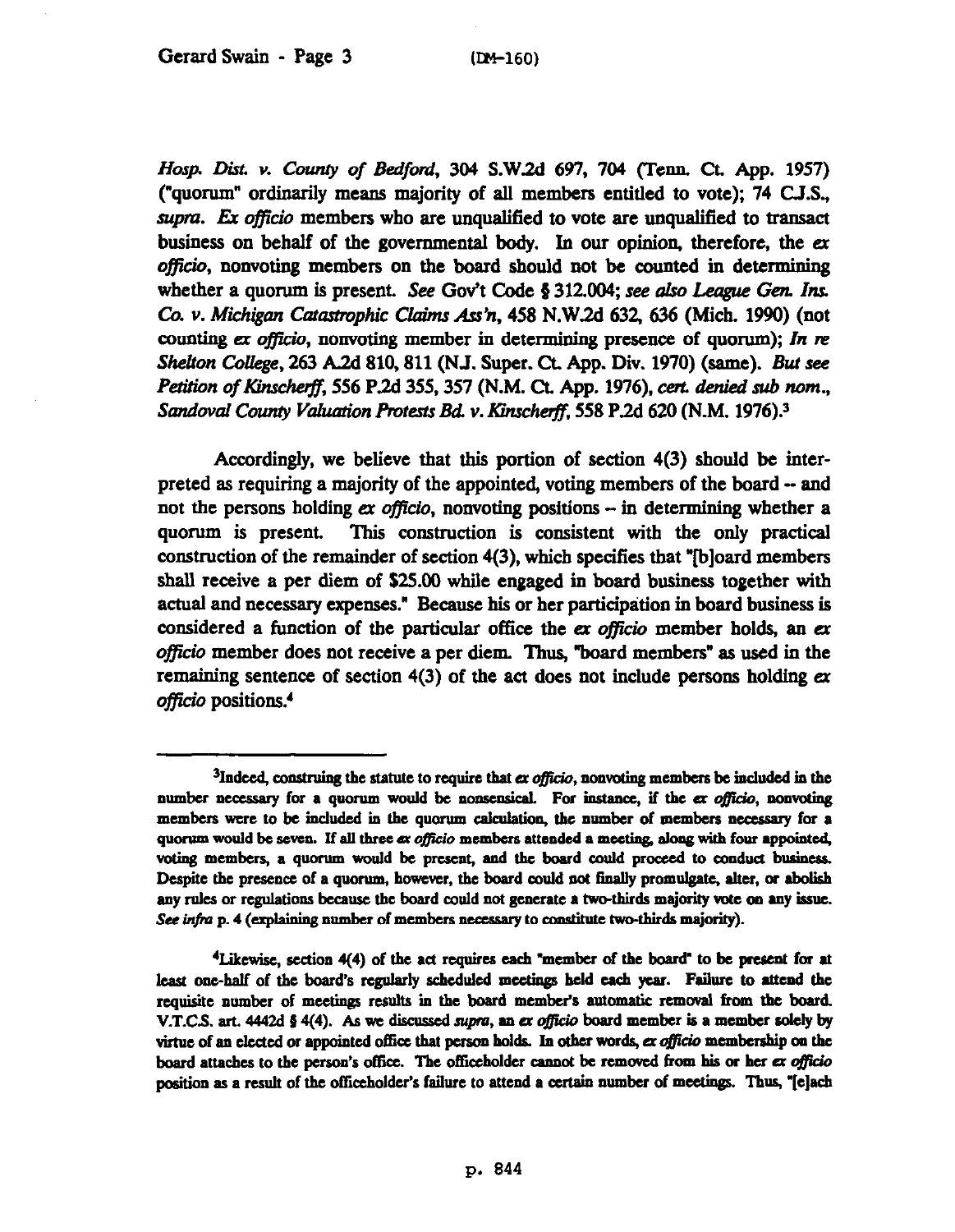Your second question pertains to section 8(a) of the act, which authorizes the board to promulgate, alter, or abolish rules and regulations upon "approval by a two-thirds majority of the [b]oard." In determining the number of votes necessary to constitute a two-thirds majority, the board counts only those members who are qualified to vote, whether or not all qualified members are present at the meeting.<sup>5</sup> See City of *Alamo Heights v. Gerety, 264 S.W.2d 778, 780 (Tex. Civ. App.*-San Antonio 1954, writ ref'd n.r.e.); 63 A.L.R.3d 1072, 1081-82 (1975). On its face, section  $8(a)$  requires only a "two-thirds majority"; the section does not require twothirds plus one. Accordingly, if all nine voting members of the board are qualified to vote, the board must promulgate, alter, or abolish a rule or regulation by at least six votes. If fewer than nine voting members are qualified to vote, the board multiplies the number of qualified voting members by two-thirds to determine the number of votes necessary to promulgate, alter, or adopt a rule or regulation.<sup>6</sup>

## SUMMARY

Under section 3(l) of the Nursing Home Administrators Licensure Act, V.T.C.S. article 4442d, for purposes of determining the number of members of the Texas Board of Licensure for Nursing Home Administrators sufficient to constitute a quorum, the board must base its calculation only on the total number of appointed, voting board members. Ex officio, nonvoting members are not counted for purposes of determining the presence of a quorum. Under section 8(a) of the same act, which requires the board to promulgate, alter, or abolish a rule by a two-thirds majority vote, the board calculates the mmtber of votes needed for a majority by multiplying by two-thirds the number of members qualified to vote (provided that a sufficient number of members are present at the meeting

(footnote continued)

<sup>6</sup>Of course, a quorum must be present before the board can vote on any proposal. 67A C.J.S. Parliamentary Law § 6(b), at 618 (1978).

member of the board," as that phrase is used in section 4(4) of the act does not include ex officio members.

<sup>&</sup>lt;sup>5</sup>Here again, we see that the statute refers to "the board" generally, when such term logically can refer only to the appointed, voting members of the board.